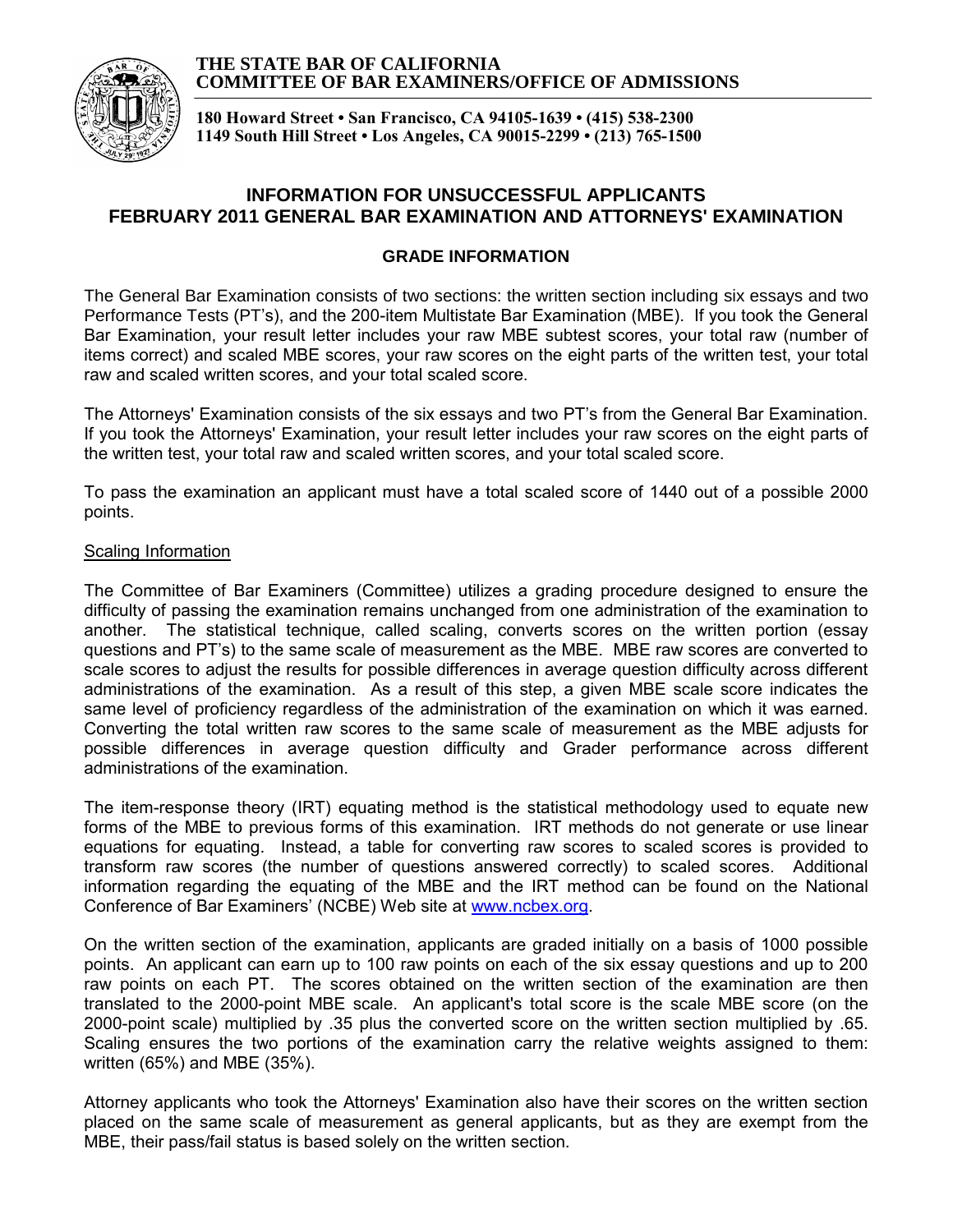### Phased Grading

All written answers submitted by applicants are read at least once before pass/fail decisions are made, including the answers of applicants who do not complete the examination in its entirety. Based on the results of studies relative to reliability, scores have been established for passing and failing after one reading of the examination. For those applicants whose scores after the first read (Phase I) are near the required passing score, all answer books are read a second time, and the scores of the first and second readings are averaged. The total averaged score after two readings is then used to make a second set of pass/fail decisions, providing there are no grading discrepancies of more than 10 raw points between first and second read grades on any question (Phase II). Any answers with grading discrepancies more than 10 raw points between first and second read grades are read a third time before making the third set of pass/fail decisions (Phase III).

To pass the examination in the first phase of grading, an applicant must have a total scaled score (after one reading) of at least 1440 out of 2000 possible points. Those with total scaled scores after one reading below 1390 fail the examination. If the applicant's total scaled score is at least 1390 but less than 1440 after one reading, all of the applicant's answers are read a second time by a different set of graders. If the applicant's averaged total scaled score after two readings is 1440 or higher, the applicant passes the examination. Applicants with no grading discrepancies of more than 10 raw points between first and second read grades on any question with averaged total scaled scores of less than 1440 fail the examination. Applicants with grading discrepancies more than 10 raw points between first and second read grades on any answer whose averaged total scaled score is less than 1440 will have those answers referred to the supervising member of the grading team for that particular question for resolution of the discrepancy. The supervising member will assign a resolution grade to the answer and the resolution grade will replace the averaged grade for that question. If the applicant's total scaled score after resolution grading is 1440 or higher, that applicant passes the examination. If the applicant's total scaled score after resolution grading is less than 1440, the applicant fails the examination.

## **ESSAY AND PERFORMANCE TEST SUBJECT COVERAGE**

| <b>Question #</b> | <b>Subject</b>                                                | Tasks<br>$PT - A$<br>Draft an objective memorandum analyzing a Writ of                                                |  |  |  |  |  |  |  |  |  |
|-------------------|---------------------------------------------------------------|-----------------------------------------------------------------------------------------------------------------------|--|--|--|--|--|--|--|--|--|
| $\mathbf{1}$ .    | Wills and Succession                                          |                                                                                                                       |  |  |  |  |  |  |  |  |  |
| 2.                | <b>Constitutional Law</b>                                     | <b>Mandate Petition</b>                                                                                               |  |  |  |  |  |  |  |  |  |
| 3.                | <b>Real Property</b>                                          | $PT - B$                                                                                                              |  |  |  |  |  |  |  |  |  |
| 4.                | Torts                                                         | Draft a persuasive Memorandum of Points &<br>Authorities seeking review by the Board of<br><b>Immigration Appeals</b> |  |  |  |  |  |  |  |  |  |
| 5.                | Business Associations /<br><b>Professional Responsibility</b> |                                                                                                                       |  |  |  |  |  |  |  |  |  |
| 6.                | Remedies / Evidence                                           |                                                                                                                       |  |  |  |  |  |  |  |  |  |

To confirm your scaled written score:

Double each raw PT grade and add the resulting value to the sum of your six raw essay grades. The total is your raw written score. Insert this value into the following formula:

Scaled written score = (Raw written score x 2.8372) – 311.0880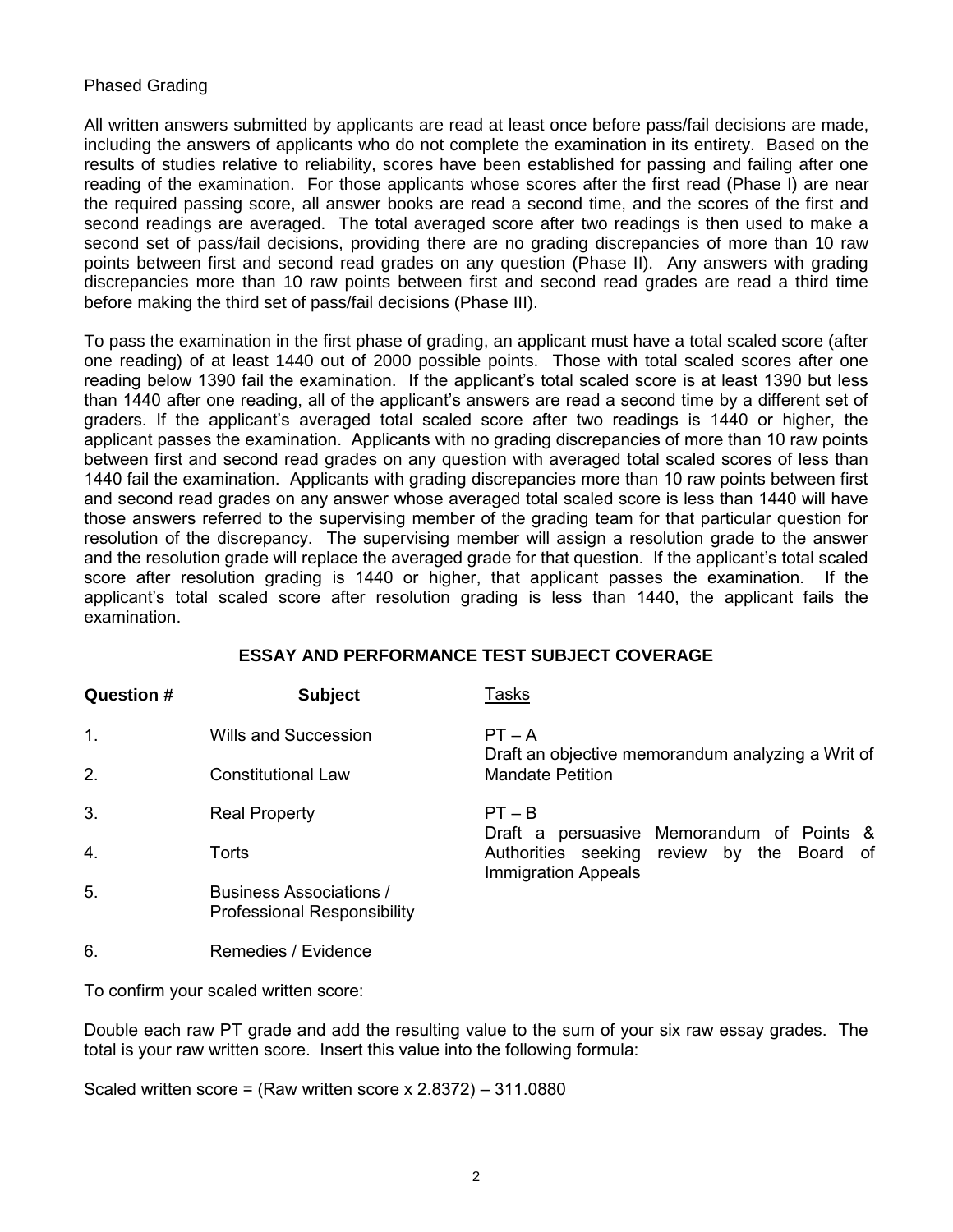To confirm your MBE scaled score:

Use the table provided below to find the MBE scaled score that corresponds to your MBE raw score. Because California reports MBE scaled scores on a 2000-point scale, multiply the MBE scaled score in this table by 10.

| Raw<br>lScorel | Scaled  <br>Score | Raw<br><b>Score</b> | <b>Scaled</b><br><b>Score</b> | Raw | Scorel Score Scorel Score Scorel Score Scorel Score Score Score Score Score Score Score Score Score Score |    |       |    |        |                  |                               |     |                   |       |           |                     |     | Scaled Raw Scaled Raw Scaled Raw Scaled Raw Scaled Raw Scaled Raw Scaled Raw Scaled |
|----------------|-------------------|---------------------|-------------------------------|-----|-----------------------------------------------------------------------------------------------------------|----|-------|----|--------|------------------|-------------------------------|-----|-------------------|-------|-----------|---------------------|-----|-------------------------------------------------------------------------------------|
|                | 43.1              | 20                  | 58.8                          | 39  | 74.5                                                                                                      | 58 | 89.2  | 77 | 103.2  | 96               | 117.7                         | 115 | l133.0l           | 134   |           | 149.0 153 165.4     | 172 | 181.9                                                                               |
| 2              | 44.0              | 21                  | 59.7                          | 40  | 75.4                                                                                                      | 59 | 90.0  | 78 | 104.0  | 97               | 118.5                         | 116 | 133.9  135        |       |           | 149.8 154 166.2     | 173 | 182.8                                                                               |
| 3              | 44.8              | 22                  | 60.5                          | 41  | 76.2                                                                                                      | 60 | 90.7  | 79 | 104.7  | 98               | 119.3 117                     |     | 134.71            | 136   |           | 150.7 155 1167.1    | 174 | 183.7                                                                               |
| 4              | 45.6              | 23                  | 61.3                          | 42  | 77.0                                                                                                      | 61 | 91.4  | 80 | 105.5  | 99               | 120.1                         | 118 | 135.5             | 137   | 151.5     | 156 168.0           | 175 | 184.6                                                                               |
| 5              | 46.4              | 24                  | 62.1                          | 43  | 77.8                                                                                                      | 62 | 92.1  | 81 | 106.2  | 100 <sub>1</sub> | 120.9 119                     |     | 136.4 138         |       | 152.4 157 | 168.8               | 176 | 185.5                                                                               |
| 6              | 47.3              | 25                  | 63.0                          | 44  | 78.7                                                                                                      | 63 | 92.9  | 82 | 107.0  | 101              | 121.71                        | 120 | 137.2             | 139   |           | 153.3 158 169.7     | 177 | 186.4                                                                               |
| 7              | 48.1              | 26                  | 63.8                          | 45  | 79.5                                                                                                      | 64 | 93.6  | 83 | 107.7  | 102 <sub>1</sub> | 122.5                         | 121 | 138.0L            | 140   |           | 154.1   159   170.6 | 178 | 187.4                                                                               |
| 8              | 48.9              | 27                  | 64.6                          | 46  | 80.3                                                                                                      | 65 | 94.3  | 84 | 108.5  | 103 <sub>1</sub> | 123.3                         | 122 | 138.9             | 141   |           | 155.0 160 171.4     | 179 | 188.3                                                                               |
| 9              | 49.7              | 28                  | 65.4                          | 47  | 81.2                                                                                                      | 66 | 95.1  | 85 | 109.3  |                  | 104   124.1                   | 123 | <b>139.7</b>      | 142   | 155.8 161 | 172.3               | 180 | 189.2                                                                               |
| 10             | 50.6              | 29                  | 66.3                          | 48  | 82.0                                                                                                      | 67 | 95.8  | 86 | 110.0l | 105 <sup>1</sup> | 124.9L                        | 124 | 140.5 143         |       |           | 156.711621173.2     | 181 | 190.2                                                                               |
| 11             | 51.4              | 30                  | 67.1                          | 49  | 82.8                                                                                                      | 68 | 96.5  | 87 | 110.8l |                  | 106   125.7                   |     | 125   141.4   144 |       |           | 157.5 163 174.0     | 182 | 191.1                                                                               |
| 12             | 52.2              | 31                  | 67.9                          | 50  | 83.5                                                                                                      | 69 | 97.3  | 88 | 111.6I | 107              | 126.5                         | 126 | 142.2             | 145   |           | 158.4 164 174.9     | 183 | 192.1                                                                               |
| 13             | 53.0              | 32                  | 68.7                          | 51  | 84.2                                                                                                      | 70 | 98.0  | 89 | 112.3  | 108 <sup>1</sup> | 127.3                         | 127 | 143.1   146       |       |           | 159.3 165 175.8     | 184 | 193.1                                                                               |
| 14             | 53.9              | 33                  | 69.6                          | 52  | 84.9                                                                                                      | 71 | 98.8  | 90 | 113.1  | 109 <sub>1</sub> | 128.1                         | 128 | 143.9             | 147 l |           | 160.1   166   176.7 | 185 | 194.2                                                                               |
| 15             | 54.7              | 34                  | 70.4                          | 53  | 85.6                                                                                                      | 72 | 99.5  | 91 | 113.9l | 110              | 128.9                         | 129 | 144.71            | 148   | 161.0 167 | 1177.5              | 186 | 195.3                                                                               |
| 16             | 55.5              | 35                  | 71.2                          | 54  | 86.4                                                                                                      | 73 | 100.2 | 92 | 114.6  | 111              | 129.71                        | 130 | 145.61            | 149   |           | 161.9 168 178.4     | 187 | 196.4                                                                               |
| 17             | 56.4              | 36                  | 72.1                          | 55  | 87.1                                                                                                      | 74 | 101.0 | 93 | 115.4  | 112              | <b>130.6</b>                  | 131 | 146.4             | 150   |           | 162.7 169 179.3     | 188 | 197.5                                                                               |
| 18             | 57.2              | 37                  | 72.9                          | 56  | 87.8                                                                                                      | 75 | 101.7 | 94 |        |                  | 116.2 113 131.4 132           |     | 147.3             | 151   |           | 163.6 170 180.1     | 189 | 198.6                                                                               |
| 19             | 58.0              | 38                  | 73.7                          | 57  | 88.5                                                                                                      | 76 | 102.5 | 95 |        |                  | 117.0 114 132.2 133 148.1 152 |     |                   |       | 164.5 171 | 181.0               | 190 | 199.7                                                                               |

### **MBE CONVERSION TABLE**

To confirm your total scaled score if you took the General Bar Examination:

Multiply your scaled MBE score by .35. Multiply your scaled written score by .65. The sum of these two products is your total scaled score on the examination.

If you took the Attorneys' Examination, your total scaled score is equal to your scaled written score.

## **RECONSIDERATION**

The Committee believes that its grading and administrative systems afford each applicant a full and fair opportunity to take the examination, and a fair and careful consideration of all his or her examination answers on the bar examination and that no useful purpose would be served by further consideration by the Committee. For this reason, the Committee will entertain requests for reconsideration only when an applicant establishes that one of the following resulted in failure or prevented the examination from being properly graded:

1. An arithmetical error in the calculation of the total written score from the final grades assigned to the written questions or in the calculation of the total MBE score; or

2. A clerical error.

The Committee will not extend reconsideration based on challenges to its grading system or the judgments of its professional graders.